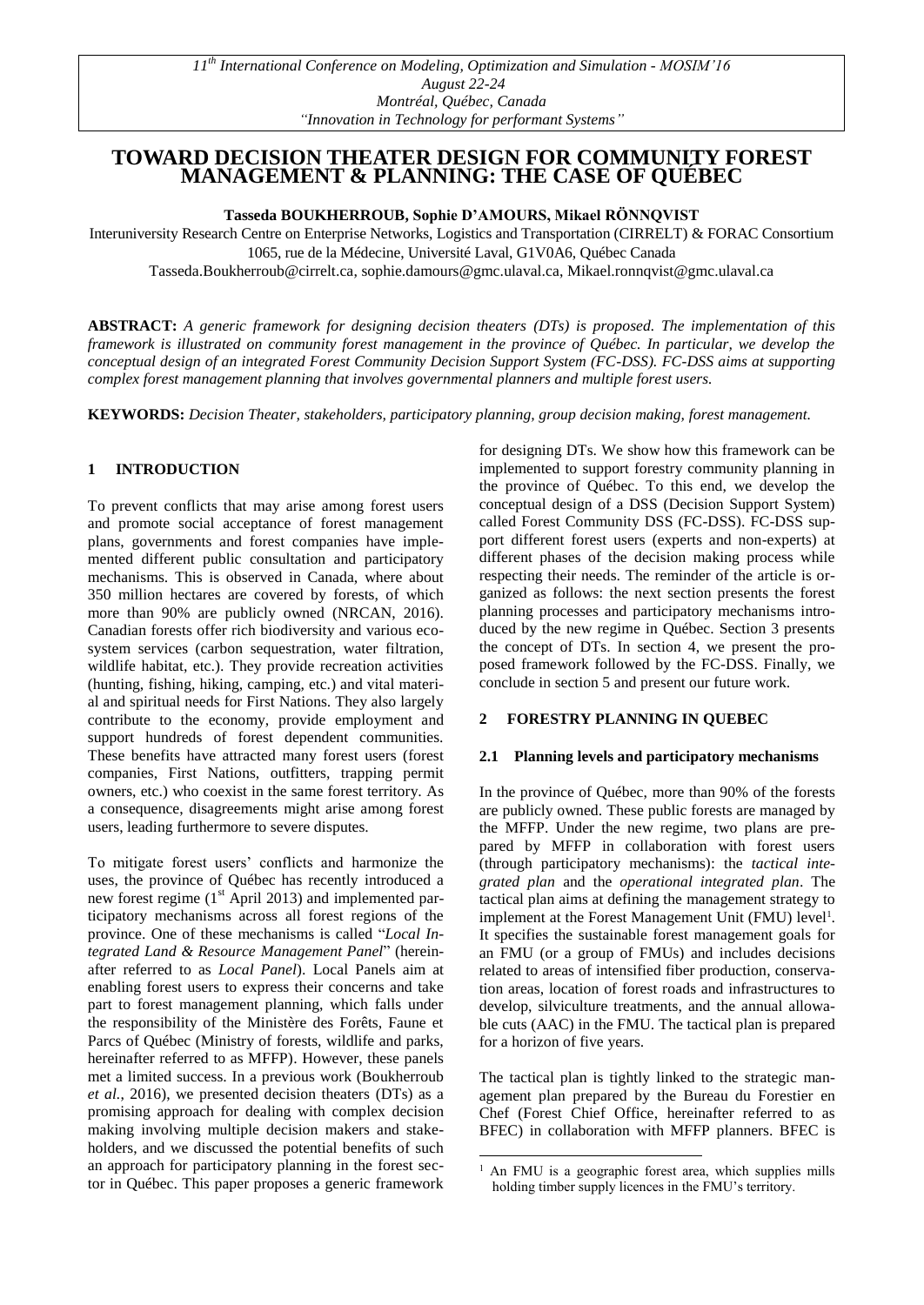an independent organism responsible for determining the AAC in all FMUs of the province of Québec. The strategic forest management plan is a 150 years-horizon plan, prepared for each FMU (or group of FMUs). It determines silvicultural treatments per strata over time and the volumes of timber that can be harvested annually (AAC) while ensuring a non-declining (sustainable) volume yield (BFEC, 2013). This long-term plan includes 30 periods of five years each. The decisions of the first five years period (silvicultural treatments, conservation areas, etc.) are inputs for the tactical plan while the sustainable forest management goals of the tactical plan are inputs for the strategic plan. In fact, the two plans are prepared through an iterative process involving MFFP planners, BFEC planners and the forest users (Local Panels).

The operational plan includes decisions related to harvest area selection (MFFP responsibility) and allocation to mills and to the Timber Auction Office (Bureau de Mise en Marché du Bois)<sup>2</sup>, and forest road and infrastructure planning (forest companies' responsibility). Operational plans are prepared for a planning horizon of 1-3 years. Tactical and operational plans should be coherent with the goals and orientations defined at the provincial and regional levels. More specifically, the tactical plan should respect the goals and orientations of the sustainable forest management strategy (SFMS) (provincial level), the orientations of the public land use plan (provincial level), and the regional plan for integrated development of natural resources and the territory (regional level). The SFMS is the basis for all governmental policies and actions in terms of forest management, and all users of the territory must respect SFMS orientations and goals.

The operational and tactical plans are prepared by the MFFP in collaboration with the Local Panels (introduced in section 1) and Operational Panels. These two panels together with public and First Nations consultations are the main participatory mechanisms introduced by the new regime. The aim of the Operational Panels is to align the requirements of forest companies (license owners) which require a forest certification with the forest management strategy and optimize wood procurement plans. The public and First Nations consultations allow the broad public and First Nations (respectively) to express their concerns regarding the operational and tactical plans.

A Local Panel is established by the regional authorities for each FMU (or a group of FMUs) or a municipality (or a group of municipalities) in a given forest region. The main goal is to ensure that interests of the forest users are taken into account during the planning process (MFFP, 2013). The Local Panels are formed by representatives of timber license owners, harvesting permit

-

owners, First Nations band council, environmental institutions, outfitters, hunting permit owners, etc. The number of forest users' representatives at the Local Panel varies from one region to another, depending on the forest area size, the number of forest users in the region and the type of activities they perform or services they provide (timber harvesting, outfitting, hunting, etc.), the presence of First Nations in the region, etc. MFFP planners, experts and representatives of the regional authorities as well as invited researchers, consultants, etc. can also participate to the Local Panel meetings. Coordinators are identified by the regional authorities responsible of the Local Panels for organizing and animating the meetings. Around five meetings are organized during the year. Usually, working comities formed by members of the Local Panels also organize meetings to work on specific topics. The results of these working comities are presented to the Local Panel members. The decision making process for preparing the tactical plan takes two to three years. However, the Local Panel members deal also with decisions related to the operational plan, which is prepared each year.

Decisions made by the Local Panel members are based on consensus. In case no consensus can be reached, dispute settlement mechanisms are used to find solutions. In fact, the functioning rules of the local Panels are defined at the early phases of Local Panel implementation, and all Local Panels' members must agree on these rules. In this study, we focus on Local Panels and the tactical planning process. More details on Local Panel members' activities during the tactical planning process are provided in section 4.2.

#### **2.2 Results of implementing Local Panels in Québec**

A previous study (Gharbi, 2014) reported that implementing the planning process introduced by the new regime in real-life was complex, long, and costly. Lack of reactivity and late feedback of MFFP planners, lack of information (lack of data and capacity to analyse it), lack of coordination among forest users, and delays due to verification, validation, consultation, and harmonization processes are mentioned as the main issues. These findings are based on a number of interviews conducted by researchers of Université Laval with forest companies between 2012 and 2013 in different regions of Québec; Lanaudière, Hautes-Laurentides, Saguenay, Lac-Saint-Jean, Chaudières-Appalaches. It was also reported that the participatory mechanisms were not efficient in addressing forest users' issues and solving conflictual situations (Gharbi, 2014).

These observations are confirmed in the region of Bas-Saint-Laurent where a survey has been conducted by a regional development agency in 2013 (Robert, 2013). The evaluation was based on 19 meetings between 2010 and 2013. A questionnaire was distributed to 84 participants. 27 responses were returned. Although, the respondents recognize that the Local Panels helped them

<sup>2</sup> Under the new regime, 25% of the allowable cuts are sold through the auction market (BMMB). The remainder is allocated to mills holding timber supply licences.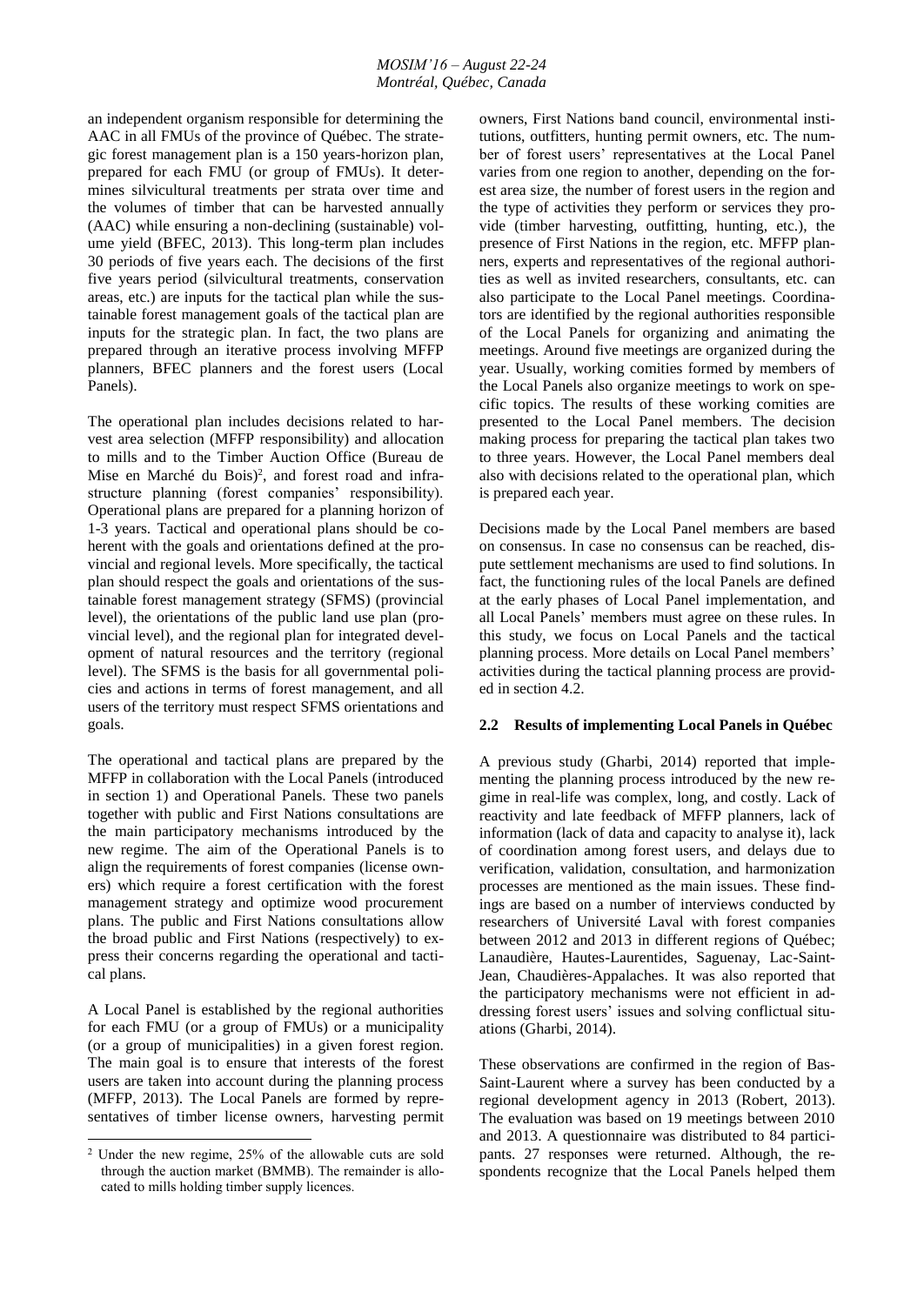understanding the concerns of participants from other areas of interest, many issues were pointed out. It was reported that the progress was long and traditional conflictual positions still exist. In fact, the majority of respondents mentioned that their concerns were not effectively taken into account by MFFP planers. Many respondents also indicated the absence of real consensus concerning some topics. The lack of impact analysis and information availability at the right time, and contradictions among information were identified as the main issues.

We conducted additional interviews in the region of Mauricie between December 2015 and April 2016 with three experts who played an active role in implementing and operating the Local Panels in the region: two experts are from the MFFP and the third one is the coordinator of the Local Panels implemented in the region. The three experts reported that real consensuses were extremely difficult to achieve. The main reasons mentioned were that confidential agreements were in some cases committed between participants outside the Panels; some participants were not willing to participate to the discussions and had the tendency to hide their opinions (e.g., participants who don't feel confident with their "low" knowledge level); some participants had to align with the views of persons or organization they represent regardless of their own views and willingness to collaborate; and, in some cases, two sub-groups having differing views were formed inside the Panel, and this resulted in extreme inconsistency among goals and the impossibility to find compromises.

In this regard, the experts mentioned that some economic objectives such as maximizing timber harvesting were not even consistent with the ecological constraints defined by the SFMS. The most conflicting issues were related to forest road planning, wildlife habitat, and the landscapes. It was also reported that many participants did not trust the scientific knowledge and information presented to them, but relied solely on their perceptions. Finally, as in Bas-Saint-Laurent, the lack of information and impact analyses was identified as an issue.

These studies show that in many regions of Québec, implementing the Local Panels met a limited success. However the MFFP, the regional authorities and forest users recognize the complexity of making plans while involving many actors having different interests, values, and goals. The MFFP and the regional authorities are seeking for improving this situation. We propose to use DTs as a decision making approach for addressing these issues.

### **3 DECISION THEATERS**

DTs can be viewed as meeting rooms characterized by specific input/display technologies and seating arrangement that allow a group of people to interact with each other and with the data in order to contextualize a decision-making situation, evaluate the impacts of decisions, and find a common solution. An example of a DT configuration is shown in figure 1. Due to recent advances in communication technologies, DTs can also be extended to virtual meeting rooms, and accommodates remote participants.



Figure 1: A decision theater built at Arizona State University (Decision Theater Network (ASU, 2016))

The term "decision theater" was used in the 70s to designate a new teaching approach in marketing decisionmaking (Tolle, 1971). A laboratory called "Decision Theatre" was built at Our Lady of the Lake University of San Antonio. It was used as a learning facility for management students and as a research tool in decisionmaking and organizational research (Roach, 1986). More recently, Arizona State University has built a DT in Tempe, Arizona (2005) (figure 1). Another DT has been built by the McCain Institute for International Leadership in Washington D.C. (2013). These two DTs together form the Decision Theater Network (ASU, 2016). Other universities such as University of British Columbia, Huazhong University of Science and Technology (China) and Tecnológico de Monterrey (Mexico) have all built DTs. These DTs are often referred to as semiimmersive environments due to their specific configuration and display technologies (e.g., panoramic wall displays) that allow catching participants' attention (immersion), for instance through real-scale 3D image displays.

Preparing a plan for disease outbreaks; assist policy makers and stakeholders in understanding the socioeconomic implications of different energy extraction investment options; explore how the effects of climate change on natural resources could contribute to political instability are some examples of research projects conducted within the Decision Theater Network (ASU, 2016). However, the scientific literature does not provide sufficient information on how the DT is being used to conduct these projects: Edsall & Larson (2006) and Larson & Edsall (2010) described a study in which the effects of visual information technology on public understanding of groundwater management in the desert metropolis of Phoenix (Arizona) were evaluated. The study compared a 3D demonstration in the DT to a parallel 2D Power Point presentation in a standard classroom. Based on a water management model called WaterSim, which was presented in the DT of Arizona to a group of decision makers and stakeholders, White *et al.* (2015) studied the perception and understanding of participants of uncertainty. In a similar study, White *et al.* (2010) inves-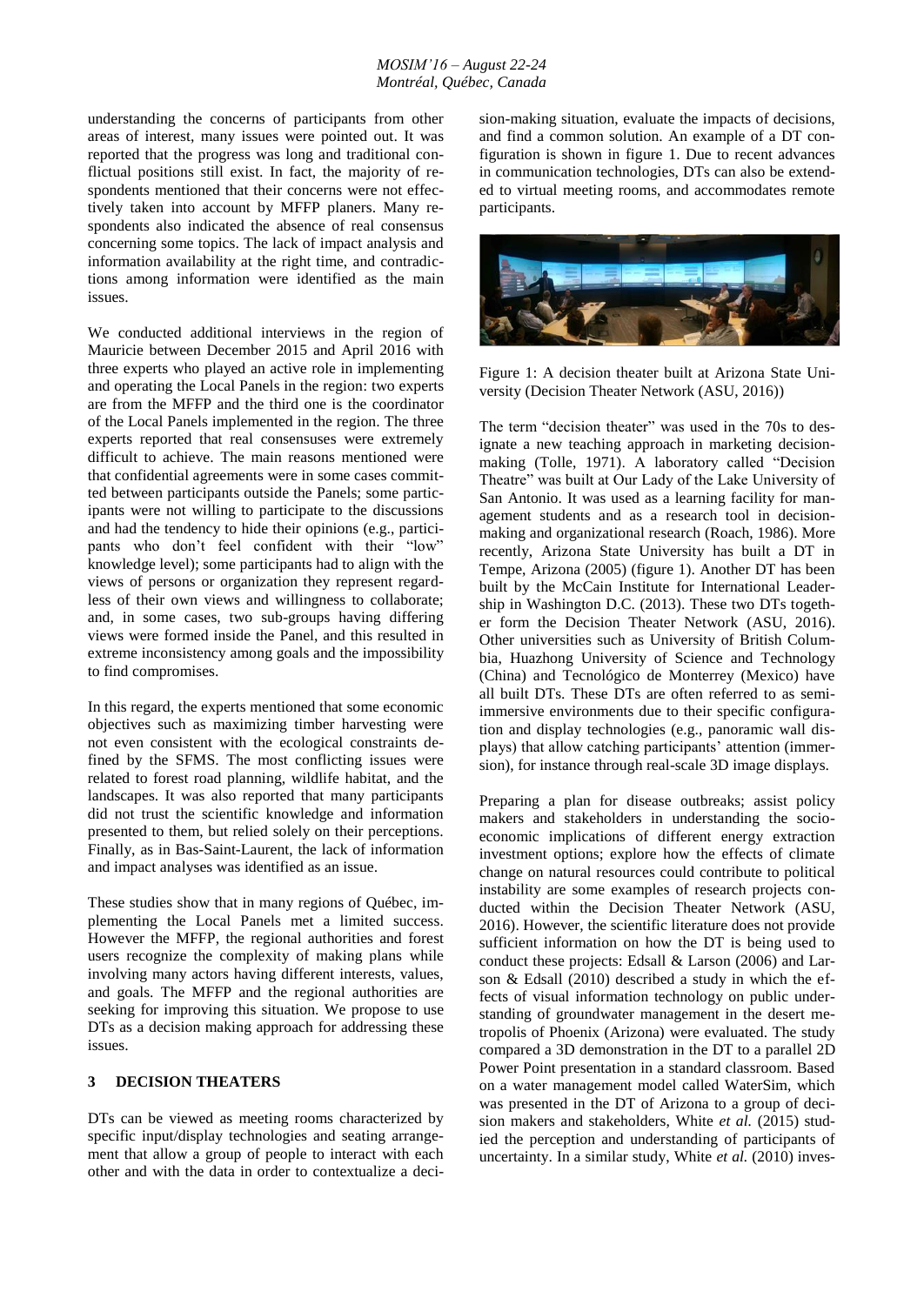tigated the decision makers' perceptions of the credibility, salience, and legitimacy of WaterSim.

Research conducted in the Landscape Immersion Laboratory (LIL) at University of British Columbia aims at investigating, in community planning context, the effects of visualization technologies and semi-immersive environments on the public ability to understand and evaluate alternative forest management plans and landscape planning scenarios. Regarding forest management, a visualization system linking together forestry modelling programs and a 3D rendering engine was developed and implemented at LIL (Cavens, 2002; Meitner *et al.*, 2005). This visualization system allows orchestrating the flow of large amount of data needed for creating accurate portrayals of forest landscapes based on high-level policy decisions (Cavens, 2002). Meitner *et al.* (2005) reported that this visualization system enabled researchers to see forestry modelling outputs in new ways and helped them to detect errors and evaluate the models limitations and assumptions.

The visualization system was used in public forums in the context of interdisciplinary research projects in sustainable forest management. It was found that the visualization aspect was helpful, as it tends to make the modeling outputs more relevant to the average attendee. Sheppard & Meitner (2005) described a pilot study conducted in southeastern British Columbia, where one of the research questions was whether spatial models and visualization technologies were effective in participatory planning, and what impact do these tools have on the results. Two alternative forest harvesting plans were prepared and evaluated in three different ways. First, experts were asked to evaluate the two plans against a set of sustainability criteria. Then, different groups of stakeholder were asked to provide their preferences for the same set of criteria. The stakeholders' preferences were used to weight the evaluations of the experts. Finally, the direct preferences of the stakeholders were obtained by using realistic landscape visualization supporting scenario descriptions. Although similar results were obtained for all three evaluation methods, it was reported that over 90% of participants found the visualization helpful (Sheppard & Meitner, 2005).

Concerning landscape planning, Salter *et al.* (2009) explored the abilities of LIL's immersive display environment and CommunityViz; a GIS based decision support system that includes a semi-realistic and interactive landscape visualization capabilities, to improve participant understanding of residential density policies. The authors described two workshops held at LIL facility where three land use alternative plans were presented to the participants. It was reported that the ability to dynamically explore the visualizations of the plans and see real-time changes in indicator metrics were considered by the participants particularly informative, and appeared to increase participants' understanding of the plans. In particular, the visualizations allowed the participants with less knowledge to better understand the residential density policies and to contribute to the discussion (Salter *et al.*, 2009).

Other concepts found in the domains of military, politics, media, and business such as war room, situation room, command and control center, operations center, management cockpit war room can also be linked to the concept of DT. Interested readers can refer to Boukherroub *et al.* (2016). We can conclude that the literature does not provide enough information for implementing a "DT approach" as the decision process can hardly be reproduced. In particular, it is not clear how decision makers and other participants in the DT interact with data, with decision supports tools and with each other, and how each actor contributes to the process of problem definition, analysis, and solving given his/her background knowledge, perceptions, values, etc. The next section presents our methodology for designing DTs. It also presents FC-DSS (forest community-DSS) designed for enabling the implementation of DTs in the context of forestry planning in Québec.

### **4 METHODOLOGY**

#### **4.1 Decision theater design**

We propose a generic framework to support the design of DTs (figure 2). We were inspired by the descriptions of DTs provided in the literature and ASU website (see section 3) as well as the concept of Group Decision Support System (GDSS). The term GDSS appeared in the literature in the 1980's. It refers to "an interactive computer-based system which facilitates solution of unstructured problems by a set of decision makers working together as a group" (DeSanctis & Gallupe, 1985). Four components are attributed to a GDSS; *hardware* (input/output devices, common viewing screens or individual monitors displaying information to the group, etc.), *software* (data bases, model bases, user interfaces, etc.), *people* (decision makers, facilitators, etc.), and *procedures* (e.g., verbal discussions, flow of events, etc.) (Huber, 1984; DeSanctis & Gallupe, 1985). These components are arranged to support a group of people in the context of a decision-related meeting (Huber, 1984).

The framework we propose (figure 2) encompasses five main components (or systems): *decision entities*, *decision support component*, *organizational system*, *decision theater layout*, and *technologies*.

#### **Decision entities**

We distinguish decision makers and stakeholders. The stakeholders considered are those who are directly affected by the decisions and who share decision-making power. They are referred in the literature as active stakeholders (Grimble & Wellard, 1997; Martins & Borges, 2007). Other participants can attend the meeting (*passive* stakeholders, observers, experts, etc.), but they cannot participate to the decision making process.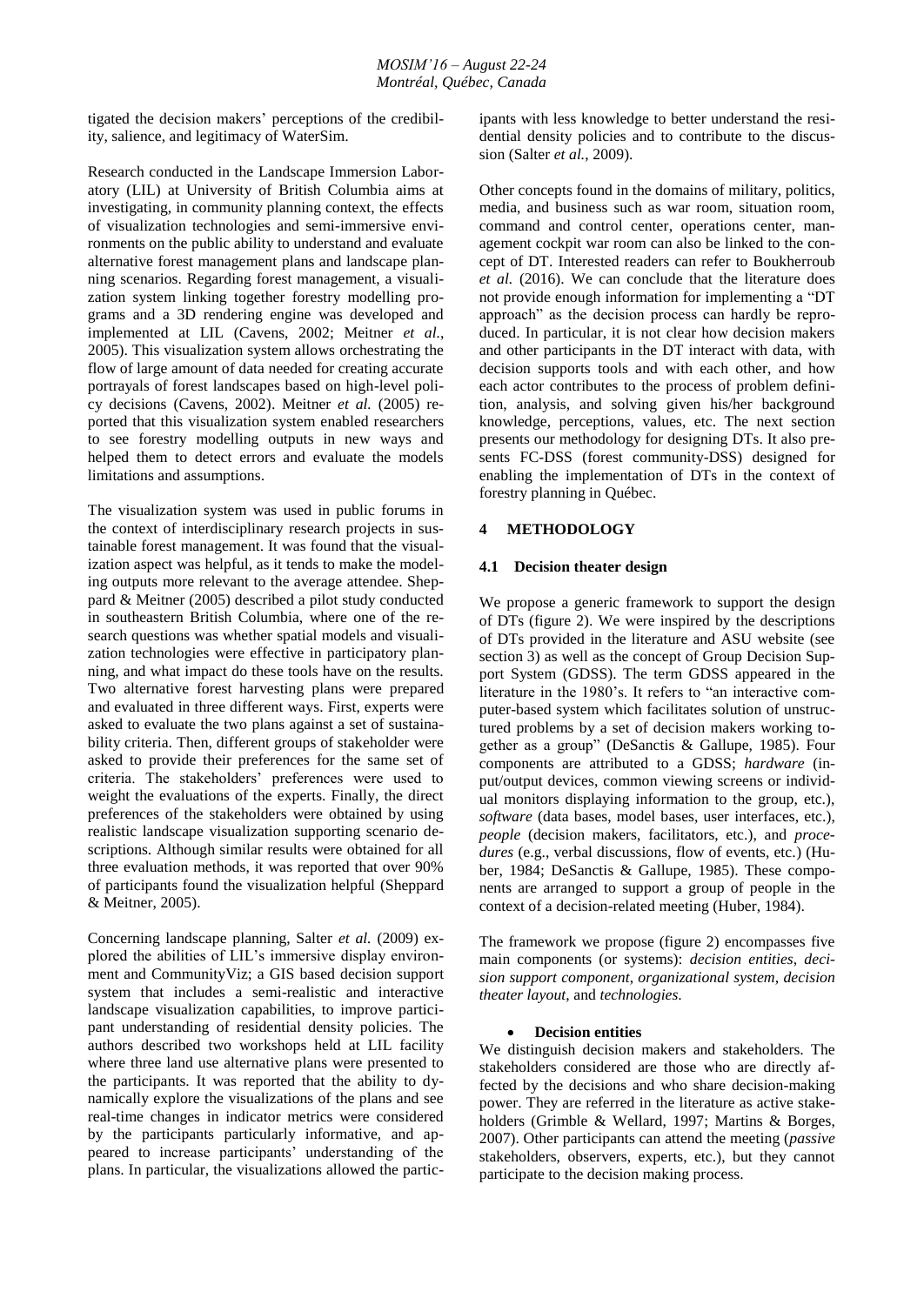#### *MOSIM'16 – August 22-24 Montréal, Québec, Canada*



Figure 2: Generic framework for designing decision theaters

### **Decision support component**

We consider decision support tools (qualitative or quantitative) as well as experts. In complex decision making situations, for which DTs are aimed, decision makers and stakeholders need decision support tools to represent (model) the relations between their goals and the variables (actions or decisions) that might impact these goals, and to predict the outcomes. An expert might be a scientist who can provide the decision makers and the stakeholders with specific knowledge regarding a complex issue or the effect of an action in the long term. He/she could also be a decision support specialist responsible for running the decision support tools. He/she must be very responsive to be able to translate the decision makers and stakeholders' questions into models and to provide the answers in a timely fashion. He/she must also be able to explain the models and data sources, to help decision makers and stakeholders to define the confidence zones of the models' outputs, and to support output interpretation.

## **Organizational system**

We consider the support staff such as coordinators, animators, and technicians (facilitators) as well as procedures. For instance, the coordinator organizes the meetings; he/she produces meeting reports, and he/she shares documents with the participants. The animator animates the discussions; he/she explains the procedures, he/she makes sure that all participants express their ideas, etc. IT technicians are required for managing the hardware and network connections. The procedures specify the functioning of the participatory mechanism put in place such as the role of each participant, how decisions are made, how conflicts are solved, etc.

### **Decision theater layout**

The layout represents the physical configuration of the DT such as the shape of the meeting room, the size and shape of display screens, the arrangement of tables and seating chairs, etc. As an example, the DT in Tempe, Arizona (figure 1) has a core physical component called

the "Drum", which is a round room with seven screens arrayed across 260 degrees (White *et al.*, 2010). Brehmer (2007) argues that seating arrangement facilitates interactions and communication among participants.

### **Technologies**

Technologies support all other DT's components. Technologies concern the hardware and the software. The hardware encompasses physical devices used to input, store, extract, and visualize data such as computers, common displaying screens, individual screens, boards as well as communication and recording devices (cameras, microphones, etc.). The software concerns data bases, model bases, graphical user interfaces, communication protocols, and other application programs to be used by the participants. The graphical user interface, in particular, plays an important role in DTs. It allows displaying tables, lists, charts, videos, maps, etc. that can be visualized on screens by the participants.

The decision making process in the DT is supported by all five components as shown in figure 2. As suggested by former studies (e.g. Sheppard & Meitner, 2005; Martins & Borges, 2007; Vacik *et al.*, 2014), we consider three phases in the decision making process:

- *problem identification*, which involves the acquisition and analysis of information to understand and define the decision problem(s), by identifying concerns, issues, and goals, alternative options, conflicts and interactions, etc.;
- problem modelling, which involves building a model to represent relations between alternative options and outcomes of decision makers and stakeholders;
- problem solving, which involves the selection of the final plan(s), by prioritizing alternative options.

At these different phases, the decision makers and the stakeholders, directly or through facilitators, enter data (concerns, issues, goals, preferences, etc.), extract data (e.g. description of alternative options), set parameters, define scenarios, and visualize the data and the results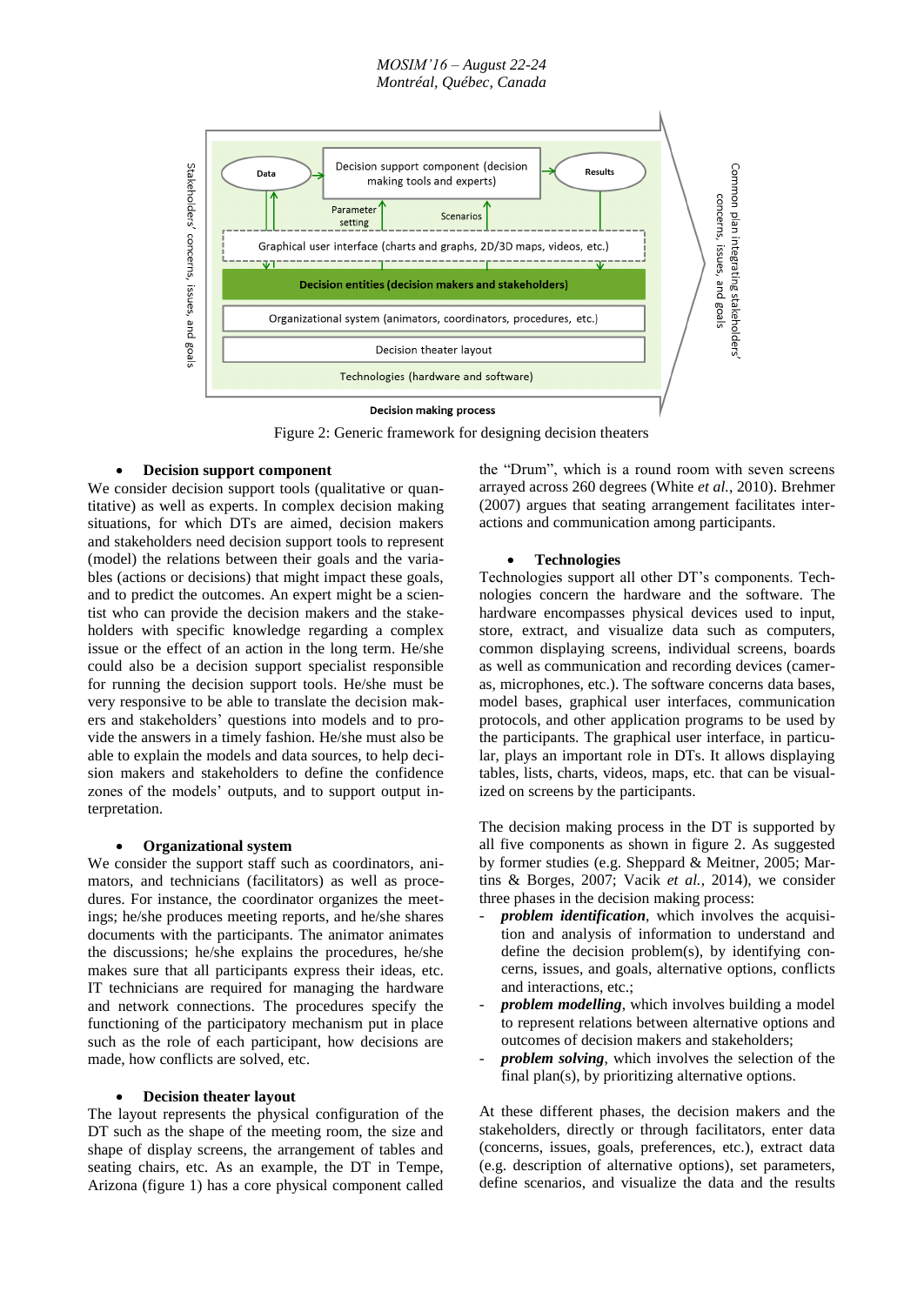(geographical area of interest, impact of alternative options, aggregated results of the group, etc.). These tasks call for a system integrating data, information, models, and methods. DSSs facilitate this integration. In this study, we adopt the definition of DSS given by Fischer *et al.* (1996), Leung (1997), and Rauscher (1999); a computer based tool which provides support to solve illstructured decision problems by integrating database management systems with analytical and operational research models, graphic display, tabular reporting capabilities, and the expert knowledge of scientists, managers, and decision makers to assist in specific decision making activities. Therefore, a DSS combines different components of the DT; the decision support component, decision entities, and technologies. In the next section, we present our FC-DSS to be implemented in a DT for dealing with participatory planning in forestry in the province of Québec. We focus on the Local Panels and the tactical planning level.

### **4.2 Conceptual design of Forest Community DSS**

To collect data and design FC-DSS, we relied on a qualitative approach combining interviews, documentation, and observations. The interviews were conducted with MFFP experts involved in preparing the forest planning manual (version 5.1) and other MFFP experts and coordinators involved in implementing and operating the Local Panels in different regions of the province of Québec (Lanaudière, Capitale-Nationale, and Mauricie). The forest planning manual is produced by MFFP. It describes how the tactical and operational planning processes should be implemented under the new regime (MFFP, 2013). This manual and the manual for determining the allowable cuts (2013-2018 period) produced by BFEC (BFEC, 2013) are among the key documents on which we relied. We also consulted the guide for implementing the Local Panels (Desrosiers *et al.*, 2010) and different reports on Local Panels meetings (Mauricie and Lanaudière regions). Finally, we attended two meetings of two distinct Local Panels in the regions of Lanaudière and Mauricie as observer.

We can distinguish three phases in developing the conceptual design of FC-DSS. In the *first phase*, we used the data collected to map the tactical planning process from a macroscopic point of view. The objective was to identify the actors involved (*decision entities*), the main activities, interactions among the actors (information flow) and intensity of these interactions as well as the decision support tools used and the tasks of experts involved (*decision support component*). We also identified the main visualization elements provided by the decision support tools and other application programs and tools (e.g., GIS) (*technologies*). This first mapping was essential for representing the "big picture" of the whole process, and for determining how the tools being used could be re-organized for designing the FC-DSS. It also helped us to communicate with our MFFP partners, who validated our understanding of the process, through an iterative process. In the *second phase*, we mapped in more details the activities of the tactical planning process by using IDEF0, a well-known technique for modelling complex processes (Aguilar-Savén, 2004). Finally, in the *third phase*, based on previous mappings and inspired by the DSS SADfLOR v m 1.0 described in (Garcia-Gonzalo *et al.*, 2015), we developed the conceptual design of FC-DSS. The next paragraphs present in more details each one of the three phases.

### *4.2.1 Phase 1: Macroscopic mapping of the planning process*

Figure 3 illustrates the mapping of the main activities of the decision entities, the tools/experts supporting these activities, the elements visualized by the actors (visualization system in figure 3), and the interactions among the actors and tools/experts, from a macroscopic view. Clearly the visualization elements are the "interfaces" between the actors and the tools/experts supporting their activities. The numbers on the narrows in the figure indicate the sequence of information exchanged between the actors. The representation provided in figure 3 is common to most regions in the province of Québec. However, some differences can be observed from one region to another. Among the decision entities, we distinguish the Local Panel members who might be representatives of forest users (persons or organizations), regional authorities, or MFFP representatives (experts and planners/decision makers). MFFP experts may or may not make decisions depending on the task assigned to them, which is to provide knowledge and expertise solely or to provide both knowledge/expertise and participate to decision making. Outside the Local Panel meetings, we distinguish MFFP planners and BFEC planners. Activities described in figure 3 occur after the Local Panel members have identified the areas of intensified production of fiber and parts of existing forest roads to develop in the long term.

First, MFFP experts present the ecological issues identified in the SFMS (e.g. forest age structure, spatial organization in the forest, forest composition, etc.) to integrate into the tactical plan, on mandatory basis. The other participants present their concerns and issues related to forest management (e.g., landscape alteration, disturbance of wildlife habitat, etc.). Some issues are also related to forest certification requirements. Issues related to forest certification are presented by industrials having or requiring a forest certification. Next, most relevant issues are endorsed by the Local Panel members, and potential solutions are proposed (mainly by experts) for addressing these issues. A potential solution can be a specific silvicultural treatment such as *partial cutting*, area conservation, revolution extension, etc. These solutions can also be found in forest certification standards or in regulations. Tables presenting the endorsed issues, the objectives, indicators and their targets known as VOIC cards are prepared for some (quantifiable) issues.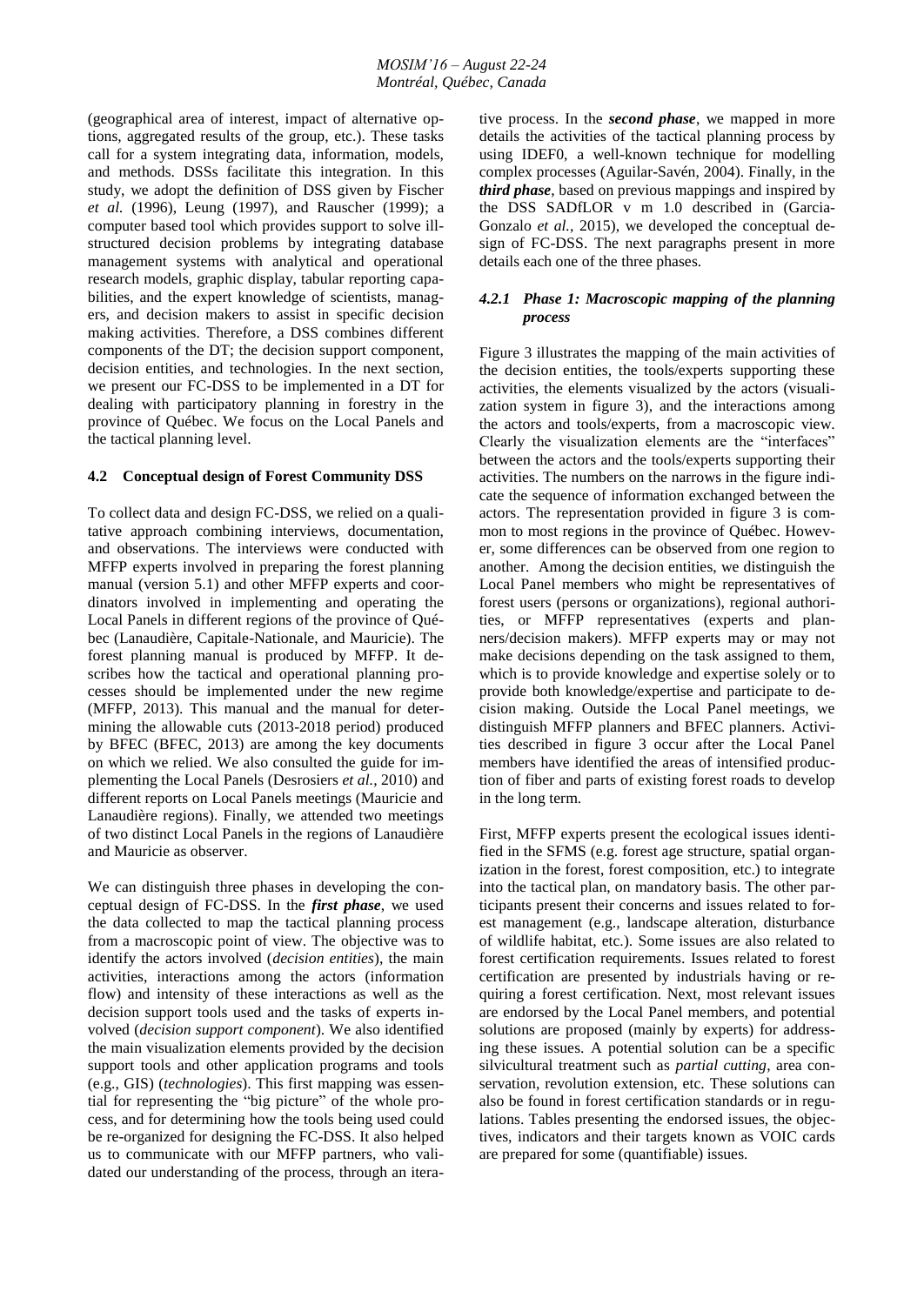#### *MOSIM'16 – August 22-24 Montréal, Québec, Canada*



Figure 3: Macroscopic mapping of forest tactical planning process in the province of Québec

VOIC cards are used as a tool to monitor the implementation of the proposed solutions. The Local Panel members use mainly 2D maps (provided by ArcGIS software) to geographically visualize elements of interests (conservation areas, wildlife reserves, forest road network and other infrastructures, lakes, etc.) as well as tables (e.g. VOIC tables) and lists (e.g. list of issues). The proposed solutions are further refined by MFFP planners (outside the Local Panel meetings) who identify more precisely the silvicultural treatments and scenarios. MFFP planners use a tool called Tak Tik to generate the silvicultural treatments and scenarios. Another tool called MÉRIS is used jointly with forest growth/yield data provided by a tool called ARTEMIS to evaluate the profitability of the silvicultural treatments generated by Tak Tik. Most profitable silvicultural scenarios that are more likely to address the issues are selected by MFFP planners and provided to BFEC planners. Minimum and maximum areas per silvilcutural treatment are also generated by Tak Tik and provided to BFEC planners. MFFP planners might use 2D maps (ArcGIS) to locate major constraints related to harvesting operations, areas of intensified production of fiber, etc. They also use tables and lists to visualize information (e.g. list of silvicultural treatments). BFEC planners produce the strategic management plan based on the orientations provided by MFFP planners (alternative sivicultural scenarios, minimum and maximum areas per silvilcutural treatment) as well as potential solutions provided by the Local Panels. BFEC planners use an optimization-based tool called Woodstock jointly with forest growth/yield tools (ARTEMIS and NATURA) and a spatialization tool called Stanley to produce the strategic management plan and the associated AAC. BFEC planners also perform sensitivity analyses to identify the main variables and constraints impacting the AAC. BFEC planners can visualize the data and results in different ways (2D maps on GIS, charts, tables, lists, etc.). The results produced are

provided to MFFP planners who may adjust the silvicultural scenarios and maximum/minimum areas per silvicultural treatment before BFEC planners determine the final AAC. This is in fact an iterative process. Once the process is completed, the information on the VOIC cards is updated to take into account the results produced by MFFP planners and BFEC planners (final solutions and targets).

It is observed that MFFP planners and BFEC planners are in full control of the decision making tools (Tak Tik, MÉRIS, Woodstock, etc.). In fact, MFFP/BFEC planners use these tools in their offices outside the Local Panel meetings. Therefore, it is not surprising that in many regions of Québec, there are transparency issues and lack of trust among forest users. As stated by Antunes *et al.* (2006), the results of decision making processes in which the analysts are in full control of decision support raise equity, trust, and representativeness issues among stakeholders. Moreover, the final solutions (produced by MFFP planners and BFEC planners) might take time before they could be presented to the Local Panel members. Furthermore, due to the long feedback of MFFP planners and BFEC planners, impact analyses are rarely performed. Finally, there is a lack of coordination among the forest users, MFFP planners, and BFEC planners. As a consequence, BFEC planners might produce the strategic management plan and determine the AAC before the Local Panels have provided all their inputs.

### *4.2.2 Phase 2: Detailed mapping of the planning process*

Figure 4 illustrates the representation of an activity by using IDEF0. IDEF0 is derived from the Structured Analysis and Design Technique, and allows representing the input and output data of a given activity, the re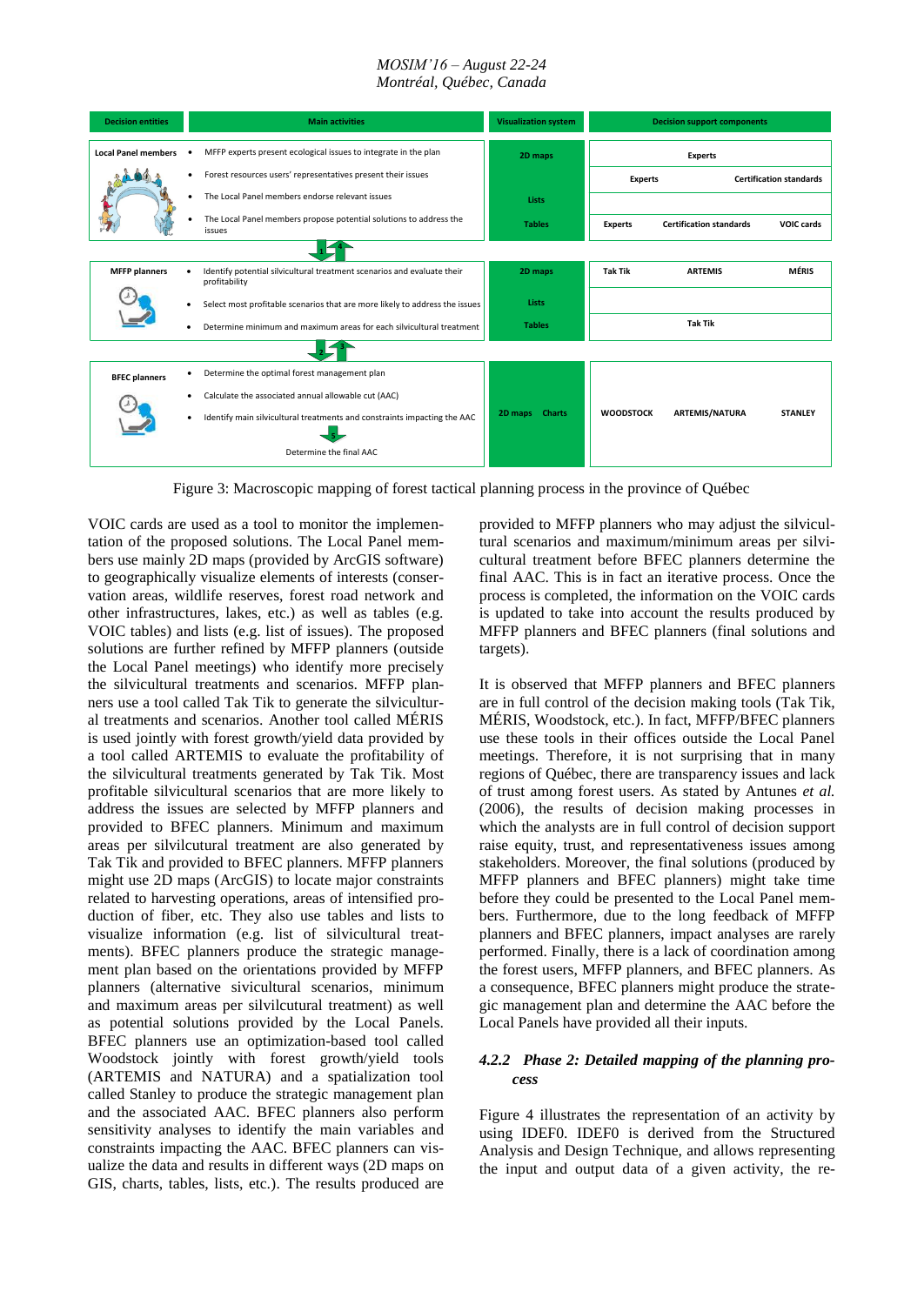sources used (actors, decision support tools, etc.) as well as the controls of the activities (e.g. procedures, guidelines, regulations, etc.). Therefore, it is possible to precisely map the information flow within a process, and link the activities to each other. Moreover, IDEF0 allows representing activity diagrams with different detail levels. For example, the activity illustrated in figure 4 (A6.2) is a sub-activity (or child) of the activity A6 (parent). This modelling methodology allowed us to identify precisely the data needed to perform all activities of the tactical planning process, how and where the data is available (e.g. data bases), and which actors/tools use the data. This information was crucial for developing the conceptual design of FC-DSS.



Figure 4: Example of an activity modelled by using IDEF0

#### *4.2.3 Phase 3: FC-DSS design*

FC-DSS integrates the tools used by MFFP planners and BFEC planners and provides a shared data management module for all users (Local Panel members, MFFP planners, and BFEC planners). FC-DSS encompasses a *data management module*, two distinct *model base modules (MFFP and BFEC)*, and a *data and results visualization module* (see figure 5)*.* All users can update or enter data into FC-DSS and visualize the data or the results via an Internet browser from their local PCs. As stated by Rammer *et al.* (2014), recent advances in technologies allow the development of web-based decision support tools and improved Internet browsers can run complex web applications. Reduced access barrier (no downloads or installations required), increased interactivity offered by web GIS and social networks, and active participation of large groups are among the advantages of a web-based approach (Rammer *et al*., 2014).

The four components of FC-DSS are independent and encapsulated in graphical user interfaces. We distinguish three distinct graphical interfaces to meet the needs of three categories of users; MFFP planners, BFEC planners, and the Local Panel members (i.e forest users' representatives). Local Panel members could have a customized graphical user interface to address their specific needs in terms of data and results representation and visualization. As mentioned in previous studies (Andrienko *et al.*, 2007; Salter *et al.*, 2009; Rammer *et al.* 2014), stakeholders need an easily understandable presentation of information. Moreover, stakeholders having difficulty in understanding maps and scientific information may need a detailed view of alternative solutions, background information, and customized visualizations. MFFP planners and BFEC planners would have distinct graphical interfaces since they perform distinct tasks: MFFP planners control the model base module *"MFFP"*, which contains Tak Tik and MÉRIS tools used to generate silvicultural treatments and scenarios and to evaluate the profitability of these silvicultural scenarios (respectively). BFEC planners control the model base module *"BFEC"*, which contains forest models generator (*Horizon CPF*), a forest management plan generator (*Woodstock*), and a spatialization tool (*Stanley*). As mentioned previously earlier, MFFP planners are responsible for preparing the tactical and operational plans, while BFEC planners are responsible for generating the strategic management plan and determining the associated AAC.

All users can access the data, but there might be some restrictions for editing the data under the control of MFFP planners or BFEC planners (e.g., territory data, forest inventory, forest growth/yield data, etc.). The main information that can be entered by the forest users into FC-DSS is related to their concerns or issues, the description of these issues, their preferences regarding the issues, potential solutions, and financial data (e.g., operations costs might be provided by industrials). Elements that can be visualized include lists of concerns/issues entered into the system, aggregated results of the group (e.g. aggregated preferences), lists of possible silvicultural treatments and scenarios, VOIC tables (i.e. endorsed issues and associated objectives, indicators, and targets), graphs presenting the allowable cuts per species and per period, texts describing the issues or possible solutions, different digital layers and maps produced by ArcGIS, etc. The forest users may also guide MFFP/BFEC planners in defining alternative solutions and scenarios (e.g. forest management scenarios). Given that the tools used by MFFP planners and BFEC planners require high technical skills, it is not relevant that Local Panel members (other than MFFP planners or experts) handle these tools. These tools, especially Woodstock, which is an optimization-based tool, are complex to handle, and might take significant time to run. Therefore, generating silvicultural treatments/scenarios and alternative strategic management plans in real time may not be efficient. To deal with this issue, MFFP/BFEC planners could run the tools offline. Then, during the Local Panel meetings, demonstrations by MFFP/BFEC planners or other experts, explaining which assumptions have been taken into account, how the parameters have been set, which scenarios have been tested, and what results have been generated could be presented to the Local Panel members. The Local Panel members can discuss the assumptions, propose new scenarios, comment the results, etc., and a new iteration (offline run of the models followed by a presentation during the meetings) can occur. However, when the results are available, all users can any time access to them online.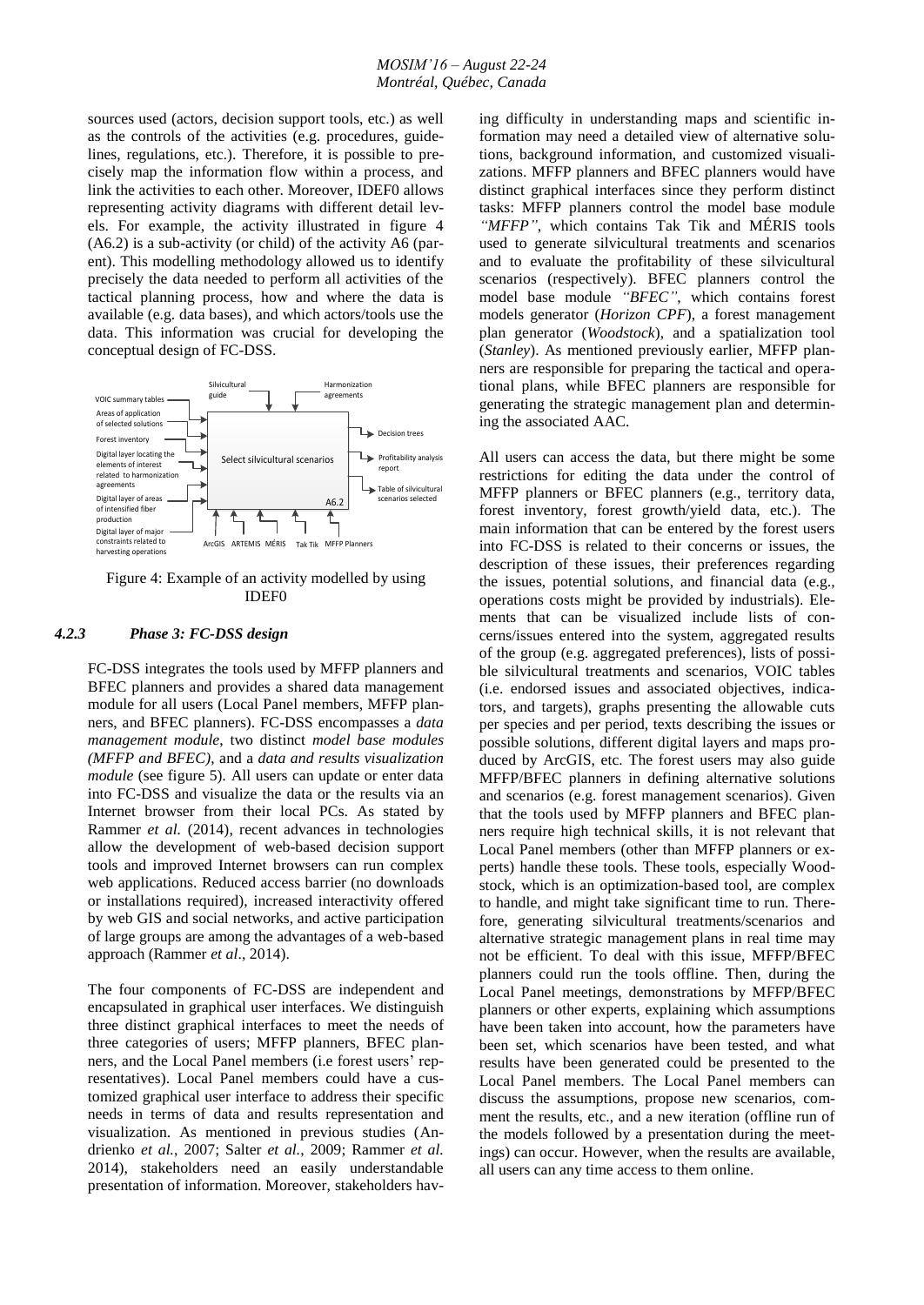#### *MOSIM'16 – August 22-24 Montréal, Québec, Canada*



Figure 5: Conceptual design of FC-DSS, inspired by (Garcia-Gonzalo *et al.,* 2015)

### **4.3 Expected improvements for participatory planning in the forest sector in Québec**

DTs appear as a promising approach for dealing with participatory planning issues encountered in the forest sector such as those observed in the province of Québec (see sections 2.2 and section 4.2.1). For instance, information availability was identified as a major issue in many regions. Information located in shared data bases (descriptive data, input data, results, etc.), which can be accessed easily in real-time on the web would substantially improve this situation. This is one of the capabilities of FC-DSS. FC-DSS also supports the forest users in representing and sharing their knowledge, issues, and expectations, by providing the functionality of entering directly into the system, concerns, issues, potential solutions, description of concerns/issues/solutions, etc. In Mauricie region, the interviewed experts indicated that the majority of participants would have appreciated visualizing the results of a given solution. This would have improved impact analysis, which was pointed out as a major issue in other regions. FC-DSS provides a visualization module that offers the possibility to visualize data and results in different ways (maps, lists, tables, videos, charts, etc.). By taking advantage of recent application development, it could also be possible to interact with the data, for example, by exploring a landscape (2D map or a realistic 3D map) from different perspective and observing distances or by challenging the parameter values of the decision support tools. These capabilities combined with DT's specific layout and wall screens provides the possibility to display large amount of data

in an "optimized" way, by exploiting the configuration of the wall screens (e.g. in figure 1, the cascading effect of a decision can be displayed from the left screen up to the right screen). This can help to figure out the effect of an assumption or a decision (e.g. a silviculture scenario) on different indicators (e.g., AAC, age structure indicators, etc.), and support trade-off analysis, negotiation, and consensus building. Information input/display, interaction capabilities and experts' support, would also improve the comprehension of forest users regarding forest management modelling and solving. This would furthermore, enhance their confidence in the information presented to them and in the scientific knowledge (trust and transparency issues). This is a critical aspect of the engagement of forest users in the planning process and their willingness to collaborate and mitigate conflicts (Sheppard & Meitner, 2005; Martins & Borges, 2007).

Last, but not least, implementing FC-DSS would reduce the planning process duration. Enhancing comprehension, transparency, trust, willingness to collaborate and to mitigate conflicts would accelerate negotiations and consensus building among the forest users. On the other hand, improved information sharing among MFFP planners, BFEC planners, and forest users would enhance communication and coordination, and mitigate silo working.

#### **5 CONCLUSION**

Immersion, interaction with technology, and data visualization offer new opportunities for decision makers,